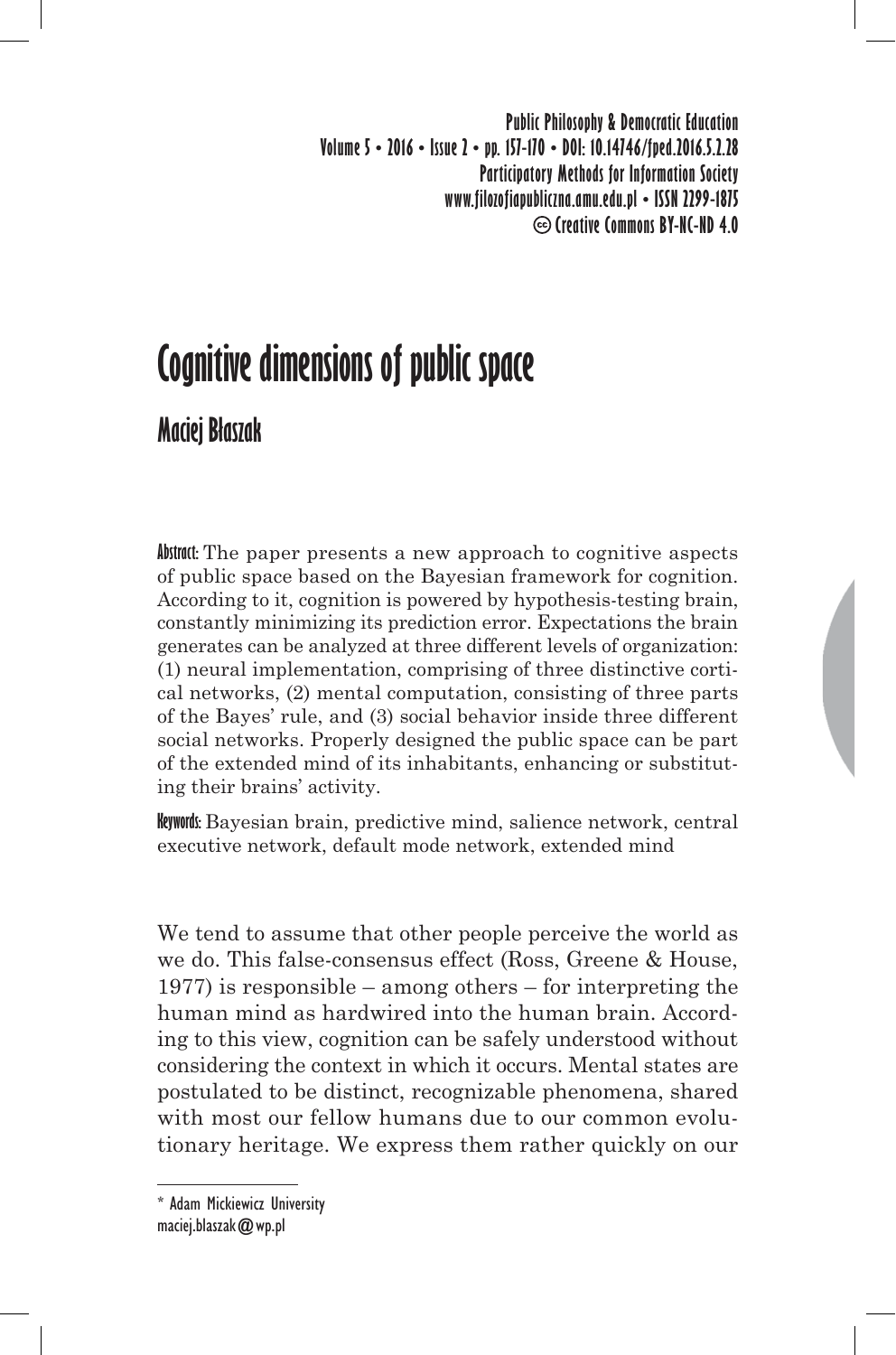#### **158 | Maciej Błaszak |**

faces and through our body posture, when dedicated clusters of neurons leap into action and cause the body to act in a specific way.

At the heart of this traditional view of the human mind lies the theory of reactive perception, progressively accumulating elementary two-dimensional sensory features and bounding them together into complex three-dimensional perceptual shapes. The way people saw in the past can be compared to how we see today, because physically and psychologically they were very much like us, cumulatively processing bottom-up sensory features, yielding perceptual categories which activate stored conceptual knowledge. This classical sandwich model of the mind (Hurley, 2001) assumes linear one-directional flow of information from sensory input to behavioral output, with cognition sandwiched between them, passively waiting for environmental stimuli. In this view the world isn't encountered as a locus of meaning, expected to be in the most probable shape by the predictive brain (Clark, 2016).

However, perception isn't reactive but proactive, powered by hypothesis-testing brain, constantly minimizing its prediction error (Hohwy, 2013). This marvelous organ diagnoses the world on the basis of stimulations of the senses. In case of vision, it tries to find out what in our surroundings is responsible for this particular retinal image. Making an intelligent guess isn't easy, because there is too little sensory information available to the perceiver. The brain is forced to deliver the extra knowledge replacing the missing retinal information and recovering the 3D world from a 2D image. The extra knowledge becomes apparent as visual data is degraded (e.g. *Charles Bonnet syndrome* affecting people who are going blind), or ambiguous scenes are presented (e.g. face-vase illusion) (Stone, 2012).

The knowledge necessary to perform reliable inference from 2D image to 3D world takes the form of inborn biases or acquired beliefs. Both cannot be obtained from the retinal image. They are priors making it possible for the human brain to see (Frisby & Stone, 2010), even when there is too little available information to be seen. In terms of neural connections, 10 percent of visual information comes from the eyes, and the rest are the priors coming from brain networks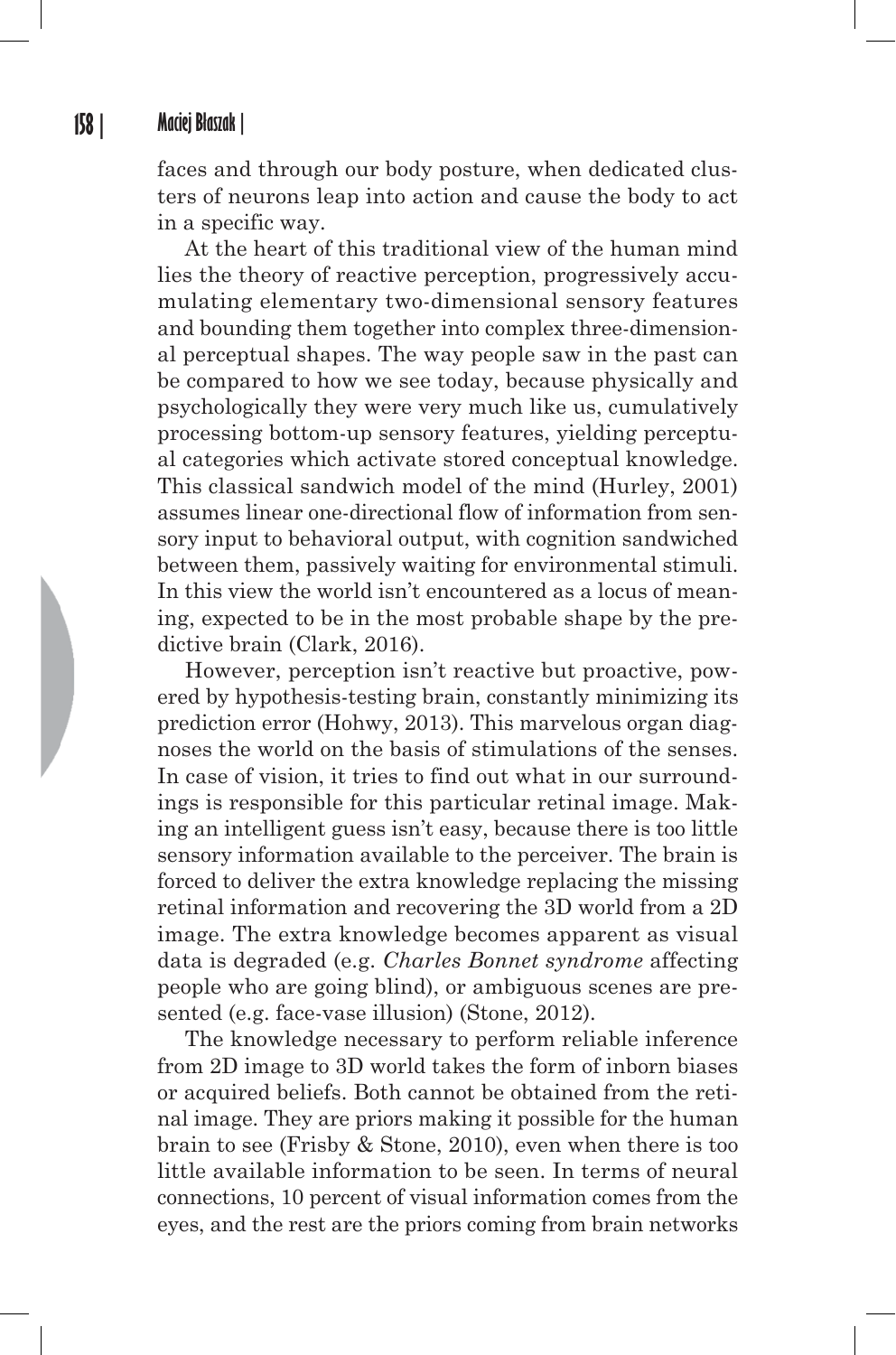(Lotto, 2017) and making sense of all retinal images. This lack of balance between bottom-up input and top-down priors lets neuroscientists call perception "controlled hallucination" (Clark, 2016, p. 14).

Retinal images and different priors are ingredients of the Bayesian framework for vision. It allows to explain how incoming sensory information can be combined with existing neural information to produce knowledge about the world. Of course inference about the world draws on many different priors which point to many possible causes of this particular retinal image. The problem of vision is how the right prior – in the form of hypothesis – is selected. Selection is inferential and demands three basic parameters: (1) sensory input  $(p(i))$ ,  $(2)$  possible hypotheses  $(p(h))$ , and  $(3)$  likelihood of the hypotheses, i.e. how likely it is that a given hypothesis fits the sensory input  $(p(i|h))$ . Bayes' rule lets the brain update the probability of the hypothesis, given the sensory input, the prior probability of this hypothesis, and its likelihood:

> Fig. 1 Bayes' rule  $p(h|i) = p(i|h)p(h)/p(i)$

Interpreting sensory input in the context of previous knowledge can be illustrated with an example of a musician doing a part time job in a music store. Suppose the retina of his eye registers 2D image of a piano. His brain knows that this image is consistent with many possible objects in the world: the piano itself, the maquette of the piano, the photo of the piano, the mirror image of the piano, etc. The brain's task is to figure out the most probable causes of the sensory data using a vast repertoire of its prior beliefs.

Suppose that the probability of this given sensory input – i.e. the retinal image of a piano – in the space of a music store is  $0.081$  (p(i) = 0.081). Then likelihoods of two hypotheses: 80% of pianos give these sensory symptoms (p(i|pia $no = 0.8$ , and  $- let's assume - 90\%$  of mirror images of the piano give the same symptoms  $(p(i | mirror image of the pia$  $no = 0.9$ . And last but not the least, everyone knows that pianos are common in the music store, whereas their mirror images are rare:  $p(piano) = 0.1$  vs.  $p(mirror image of the$  $piano$ ) = 0,001. The musician can use his prior knowledge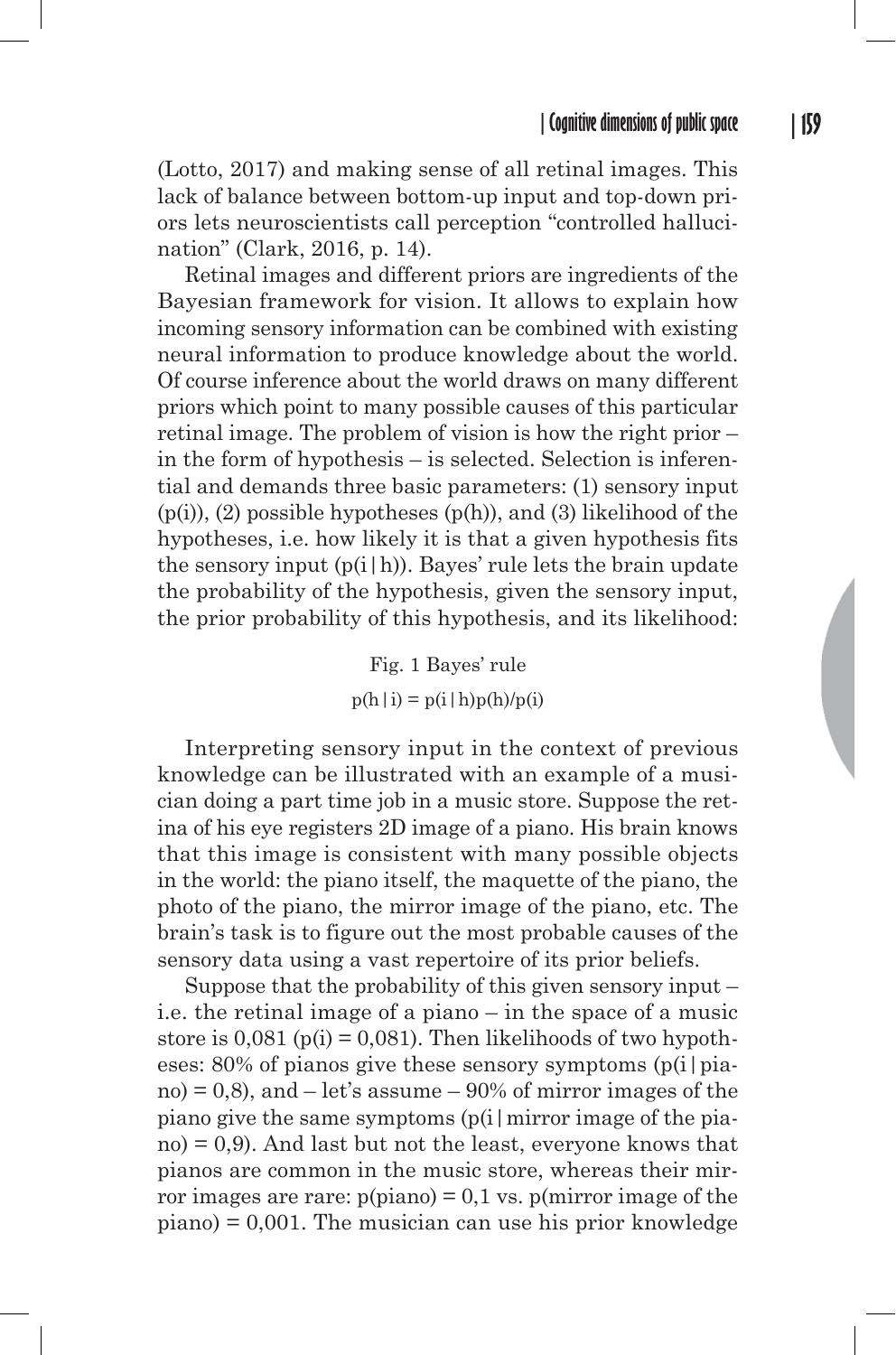#### **160 | Maciej Błaszak |**

to decide which situation in the world – the piano or its mirror image – caused the sensory image in his eye. Arriving at a conclusion requires considering the product of the likelihood and the prior probability of the hypothesis divided by the probability of sensory input.

Fig. 2 Bayes' rule for both hypotheses discussed above  $p(piano|i) = p(i|piano)p(piano)/p(i) = 0.8 \times 0.1 / 0.081 = 0.988$  $p(mirror image of the piano|i) =$  $=$  p(i | mirror image of the piano)p(mirror image of the piano)/p(i) =  $= 0.9 \times 0.001 / 0.081 = 0.011$ 

The results prove why we shouldn't take the input alone to decide which situation in the world is responsible for the retinal image. The equations must take account of the previous knowledge of the relative prevalence of pianos  $(p = 0,1)$ and mirror images of the pianos  $(p = 0.001)$  in music stores. The Bayes' rule combines prior knowledge with sensory data to interpret these data, showing that the predictive brain is a well-adapted inference engine.

Creating a visual percept in the form of hypothesis "what's out there" (Gregory, 2009), required extra information in the form of biases or prior beliefs. Bayesian updating of beliefs is the result of cumulative neuronal selection creating epistemic complexities that make up our conscious minds. The humanistic concepts and philosophical purposes – we often think with and about – emerge from repeated selection of best hypotheses tested against sensory data. Our mental objects we care about most – concepts, scripts, schemas, hypotheses, theories – must have complicated histories during which information is discarded and complexity is created. Meaning of the conscious percepts (Norretranders, 1998) doesn't arise from the information in the mental states, but from the information discarded (Bennett, 1990) during the process of computational selection. In result, the conscious content makes sense in some context, creating behavior we perceive as purposeful.

It's clear that to understand the human mind and its creations that build our public space we must explain the origin of complex mental states at the level of neuronal implementation. Their purpose-like character is measured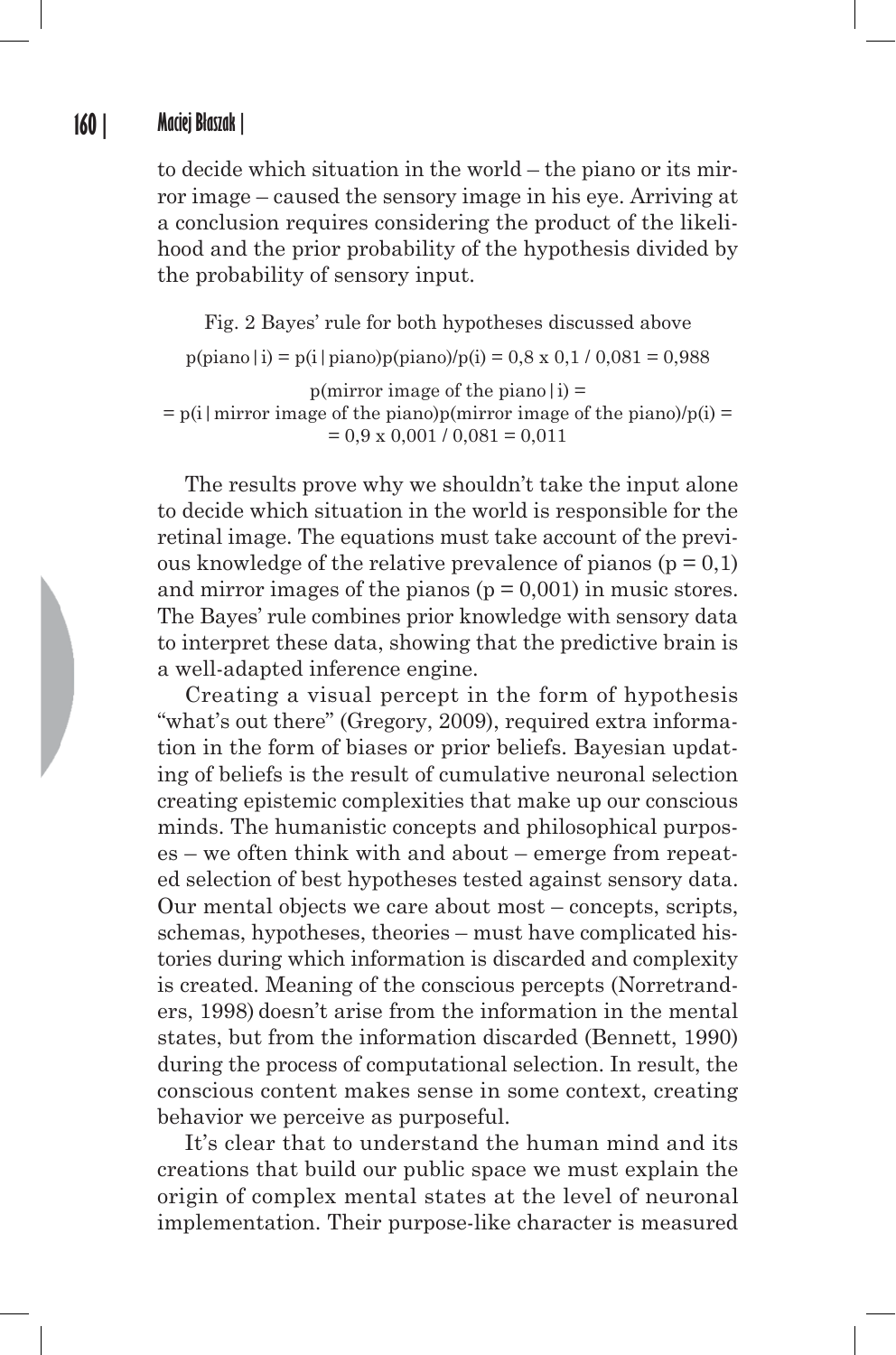by complexity of the algorithms that executed them, using the network-like structure of the brain's cortex. All complex forms of cognition depend on interconnected networks, integrating both cross-modal information and sensory stimulation with prior knowledge.

Three basic neural networks (Koutstaal & Binks, 2015) are evolutionarily devoted to formation of ideas connected with homeostatic security, analytic problem solving and creative reflection. They are organized in "a cascade of layers in which the higher layers make Bayesian predictions about what the next layer down in the system will "see" next" (Dennett, 2017). Many-layered expectations the brain generates are at three distinct levels of computations: (1) sensations are guesses about what the brain is going to receive from the physical world, (2) perceptions are guesses about the cognitive niche, and (3) conceptions are guesses about the axiological mind. If prediction error is small (i.e. the place is perfectly matched with brain's expectations), the surrounding can be treated as a part of the extended human mind.

The first network – called "the salience network" (Uddin, 2017) – is integrating external and internal information that is significant (i.e. salient) for us. Its action is connected with principle of optimal energy utilization, specifically by the human brain, which is – relative to its weight – the most expensive organ of the body. Maintaining the health requires sensory representations of the body condition in the form of distinct feelings based on interoceptive integration in insular cortex of the brain (Craig, 2015). At the level of the sentient self, responsible for attaining optimal energy efficiency, our behavior is guided by emotional motivations, allowing Arthur (Bud) Craig to phrase "I feel, therefore I am" (Craig, 2015, p. XVII).

Thanks to interoception, any sensation coming from the body is transformed to a feeling in the area of insular cortex. Bodily awareness is generated in its posterior part ("I'm cold", "it hurts"), and social awareness in its anterior part ("I'm happy", "I'm safe"). When anterior insula signals high level of safety, the information moves to anterior cingulate cortex, responsible – among the others – for human motivation. A motivated man is a safe man, especially in a social domain, connected with his or her family.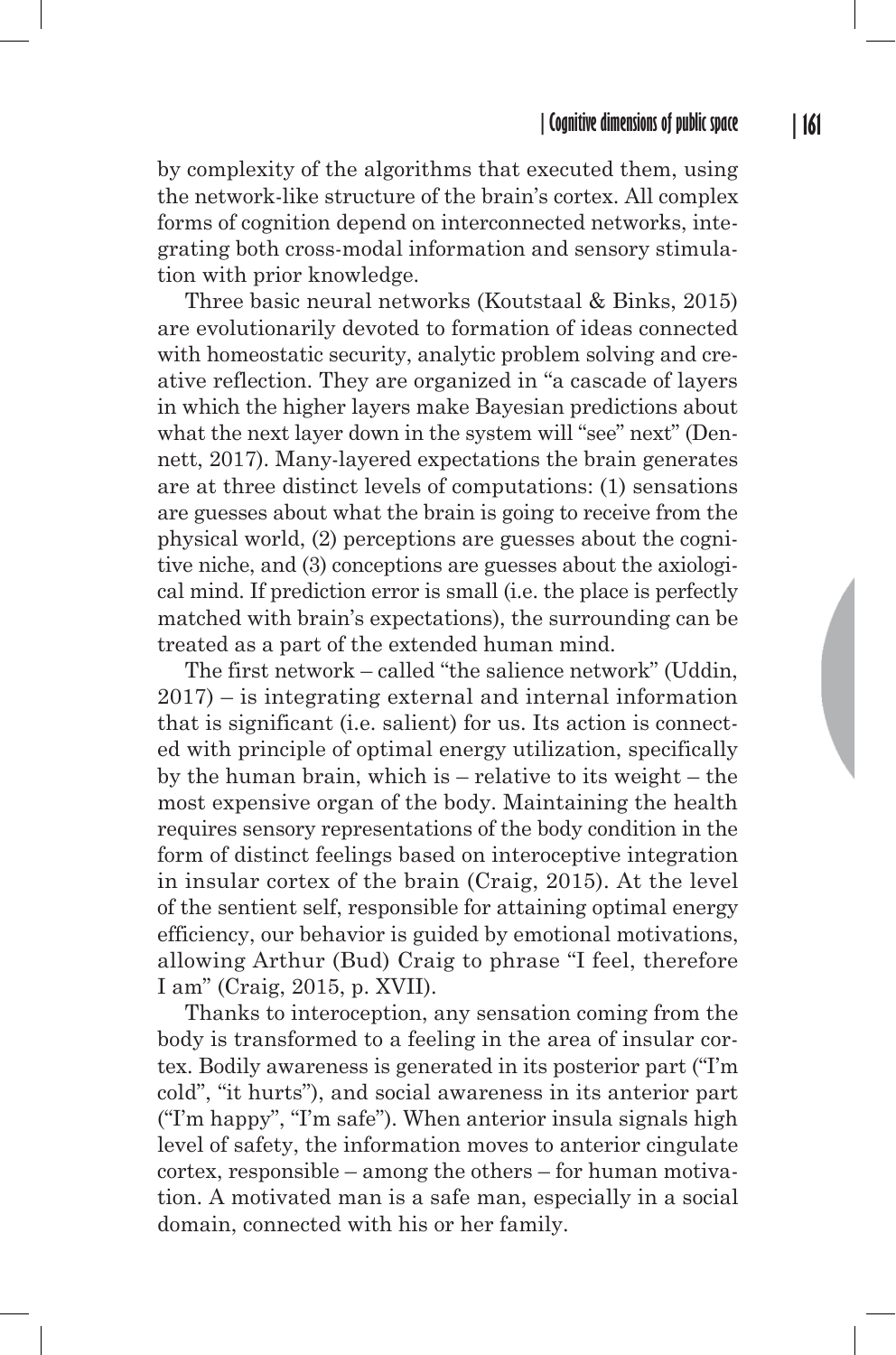What's important, feelings from the body are accompanied by autonomic reflexes, either in sympathetic division (stress on) or parasympathetic division (stress off). Emotional feelings are generated by bodily actions caused by autonomic reaction: we are scary because we started fleeing, not the other way round. The anatomical and functional organization of the salience network gives credit to the James-Lange theory of emotion, underlining the fact that autonomic activation precedes awareness of feelings.

The salience network – assuming it's safe all around – can switch between two other networks, the central executive network and the default mode network (Bressler & Menon, 2010). The first is responsible for externally driven effortful mental activity, and its key brain regions are the dorsolateral prefrontal cortex (holding goals and executing working memory), anterior cingulated cortex, already met as a part of the salience network (error monitoring and evaluating progress) and posterior parietal cortex (attentional control and attentional switching) (Koutstaal & Binks, 2015, p. 126). The working memory of the executive brain (Goldberg, 2010) holds up to 120 bits of information per second, being the bottleneck of the brain. In consequence, this part of the cortex can easily be information overloaded (Levitin, 2015), leading to Attention Deficit Trait (ADT) (Hallowell, 2005). Our susceptibility to distracting high-tech world (Gazzaley & Rosen, 2016) – acting as a collection of supernormal stimuli – results mainly from the mismatch between our ancient bodies and our fast changing world (Gluckman & Hanson, 2006). The crisis of attention makes our lives more fragmented and ourselves less coherent (Crawford, 2015).

The salience network collects sensory stimuli (p(i)) and builds the sentient self ("I feel therefore I am"). The central executive network tests hypotheses, evaluating their likelihoods  $(p(i|h))$  and builds the epistemic self ("I think therefore I am"). The third cortical network, the default mode network (Raichle & Snyder, 2007) generates hypotheses during leisure time  $(p(h))$  and builds the reflective self ("I imagine therefore I am"). The last cortical network gets automatically activated when the mind starts wandering and we stop paying attention to the tasks at hand (Corballis, 2015). It comprises ventromedial and medial prefrontal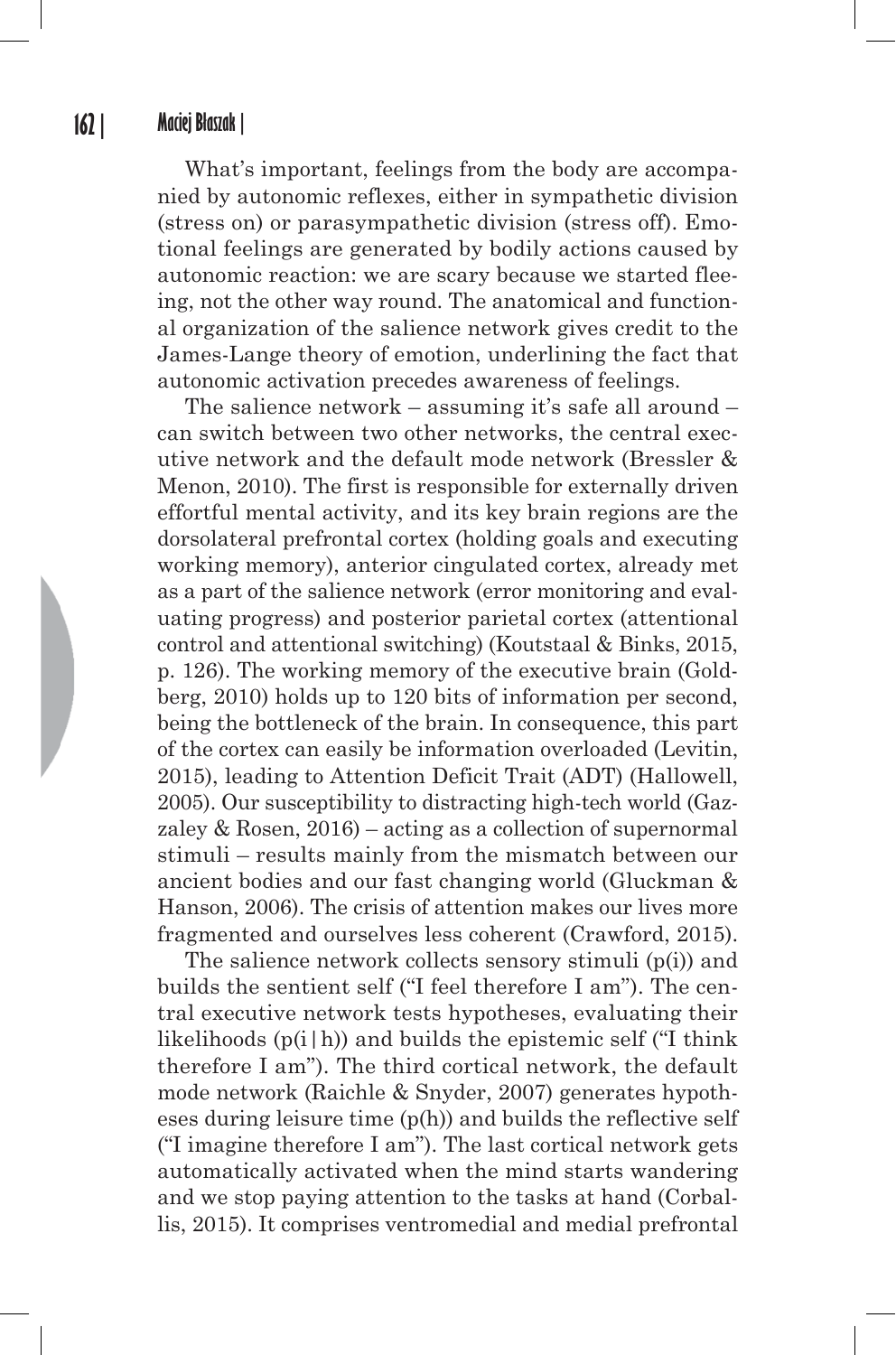cortex (self-related and emotional information), the posterior cingulate cortex (mental imagery and autobiographical memory) and posterior parietal cortex (attentional control and attentional switching). The default mode network carries out mindreading, creative thinking, mental time travel and axiological evaluation of one's and other people's deeds. Its activity – always "on" when we are wandering, and "off" during task execution – is necessary for building the conceptual self. The Oracle at Delphi urging all to "know thyself" and Socrates exhorting people that "the unexamined life is not worth living" (Plato's *Apology*, 38a5-6) both unintentionally refer to the default mode network activity (Lieberman, 2013, p. 184).





The predictive mind and its neuronal implementation – the Bayesian brain – occupy two of three levels of understanding of the human information processing system. David Marr, the maverick British mathematician, computer scientist and one of the founders of cognitive science, called these two levels, respectively, the algorithm level (the mind) and the hardware level (the brain) (Marr, 1982). The third level, "computational", describes the behavior of the system which processes information at the level of the mind and physically implements it at the level of the brain. This third computational level incorporates cognitive dimensions of the public space, being part of the extended human mind.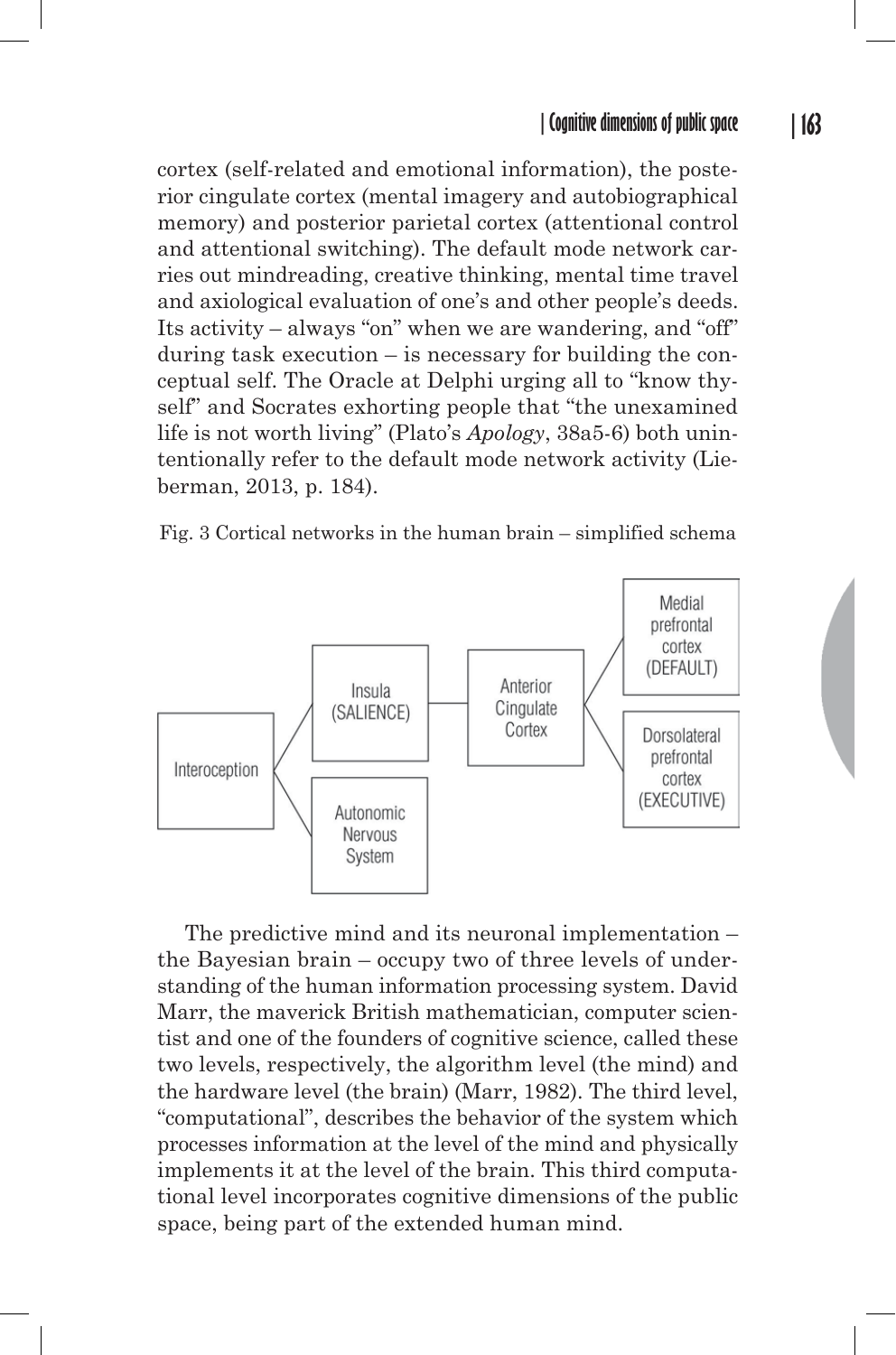The public space is definitely an example of a complex system, composed of myriad agents whose collective characteristics aren't easily predicted from the properties of individual components themselves (West, 2017). They are continuously interacting with the rest of the system, which lacks any central control. The system as a whole exhibits emergent, self-organized behavior, easily adaptable to changing external conditions. That's why it's often called "complex adaptive system" (Miller  $& Page, 2007$ ) evolving and increasing its – whatsoever measured – fitness. Although the public space can be thought of in terms of its physicality – urban places or natural scenes – it is first of all a social community behaving remarkably similar all over the world. The integration and interplay of both physical and social networks give rise to cognitive phenomena of extended minds, whose boundaries encompass individual brains, bodies and designed artifacts. Extending boundaries of the mind beyond boundaries of the brain increases individual creativity and intelligence, social innovation and economic output.

Of course the size of public space is changeable, depending on social networks density, connectivity and transitivity (Massey, 2005). From the outset of our life, when attachment rules our emotional development, we live in intimate networks ranged in size from three to seven people (Milardo, 1992). What counts then is an intense exchange of emotional resources during face-to-face interactions. They create the first cognitive dimension of public space that can be called "experiential dimension" after the classical Steen Rasmussen's book on architecture (Rasmussen, 1962). Experiencing is analyzed at the level of mental sensations, implemented by the salience network, whose key part – anterior cingulate cortex – registers both physical and social pain. Social stigmatization hurts more than a broken leg, and ostracism is among the highest forms of punishment (Lieberman, 2013, p. 56).

Then goes the effective network maintained to deal with the logistics of everyday life, when people pursue instrumental goals associated with work, leisure time, career and accumulation of material and symbolic resources. Emotional exchanges give way to epistemic strategic exchanges, mainly in the form of mindreading, carried out both by the default mode network and the central executive network.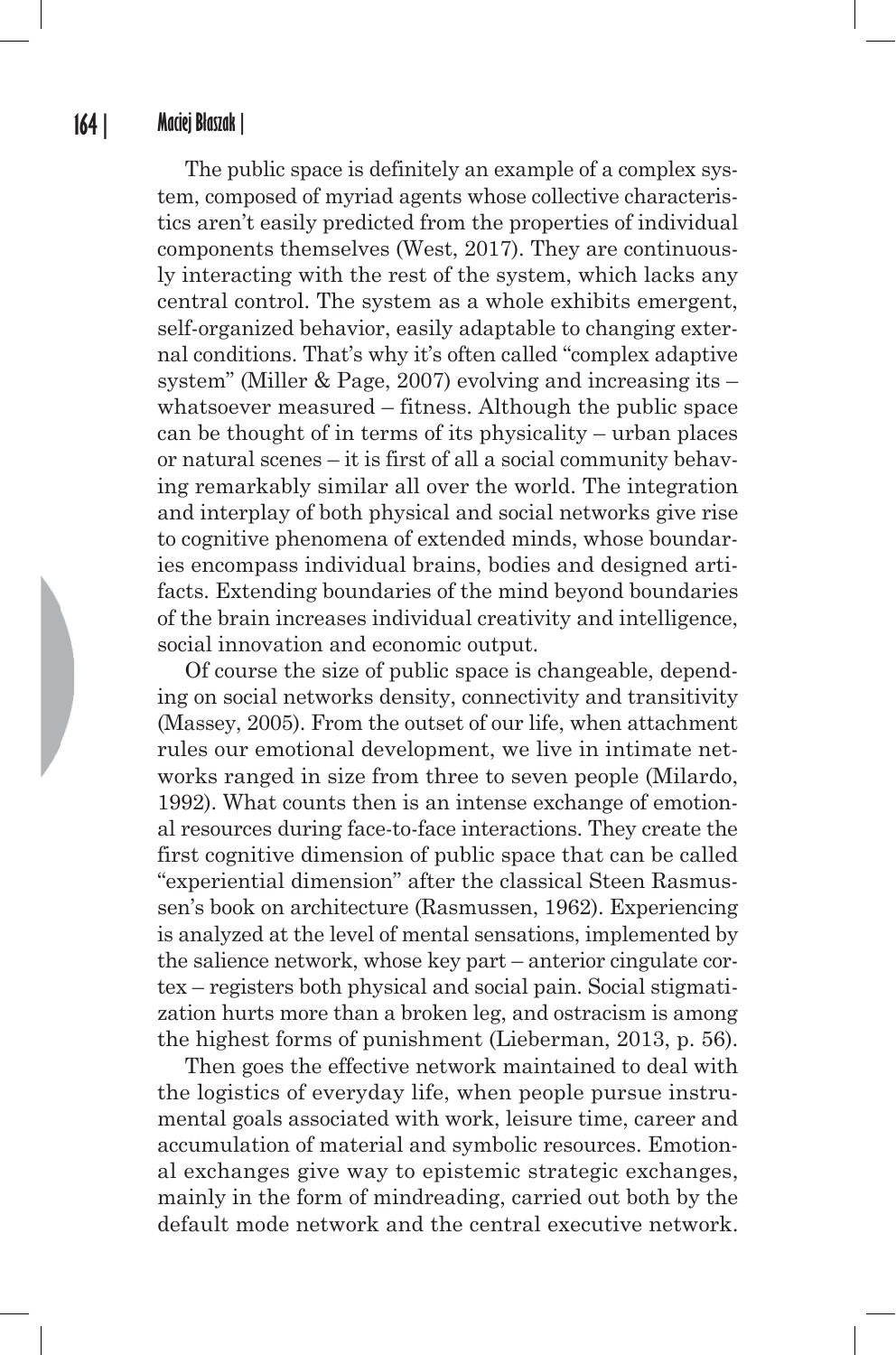Mindreading ability develops between 2 and 4 years of life, and engages mental percepts which refer not to physical world (like sensations), but cognitive niche composed of packets of valuable information. They are called "affordances" and defined as what the environment "offers the animal, what it provides or furnishes, either for good or ill" (Gibson, 1979).

The effective networks range from 6 to 34 people (Milardo, 1992) and constitute functional dimension of the public space. "Functional" because strategic games played by social actors let them treat the others as clever tools, forming a cognitive scaffolding for their own brains. There are two ways of forming packets of valuable information: neuronal and behavioral. The first road uses our own neuronal machinery which discards and selects sensory information (over 11 million bits per second) and creates conscious states containing little (120 bits per second) but very valuable information. This process is costly and takes time, at least 350 milliseconds (Libet, 2005). Our consciousness is always little bit off-line, but we don't recognize this cognitive time-lag. The second road is paved for us by others – parents, teachers, bosses – designing affordances which, in the form of developing cognitive niche, make each generation more intelligent than the previous ones (Flynn, 2016).

Our children are getting smarter not because their brains have phylogenetically changed, but because former generations made a hard epistemic work, helping them to understand the world better and to interpret its phenomena in a consistent way. The behavioral road is cheaper and explains why the basic form of learning is an imitation. As Caliban says in the second scene of Shakespeare's *The Tempest*: "Remember, first to possess his books; for without them he's but a sot, as I am". Cognitive artifacts can make a difference, other people minds can change our worldview, not necessarily our own brain's activity. The evolutionary process of niche construction is well known and responsible for our exceptional epistemic progress across the ages (Laland, 2017).

The last but not the least network is called "extended" and consists of distant kin, professional acquaintances, and "friends of friends" (Massey, 2005), in the number between 100 and 400 persons. Relations between them are "weak ties", crucial – as Mark Granovetter (1974) showed – not only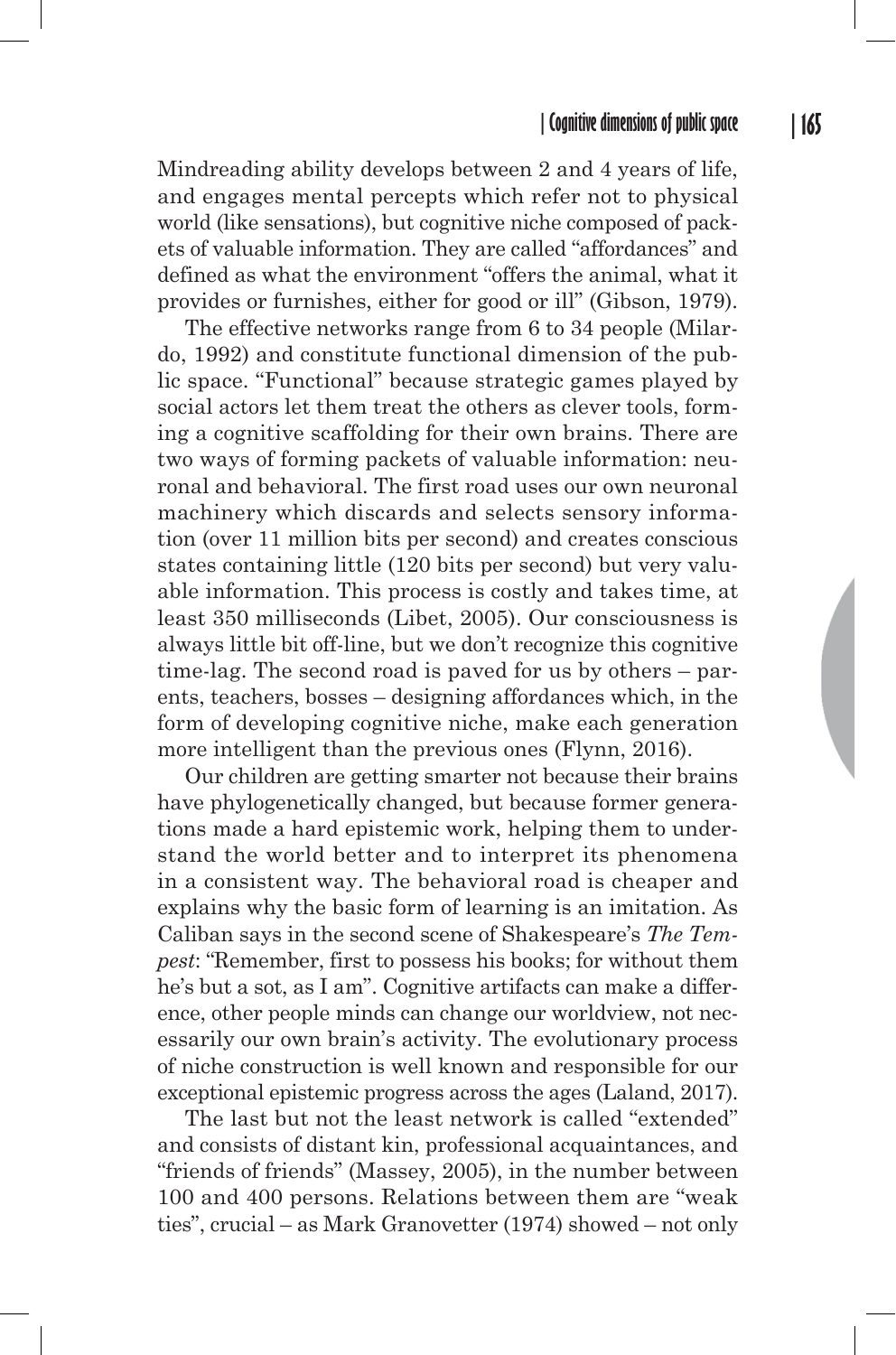#### **166 | Maciej Błaszak |**

for our professional success, but – thanks to Matthew Lieberman's neurocognitive work – indispensible for building conceptual selves among teenagers (13-18 years of age). Their brains, in the area of the default mode network, create the sense of self mostly on the basis of other people's opinions about their owners. In consequence, Lieberman offers a Trojan horse self hypothesis, according to which "the self may be evolution's sneakiest ploy to ensure the success of group living. (…) the self is, at least in part, a cleverly disguised deception that allows the social world in and allows us to be 'overtaken' by the social world without our even noticing" (Lieberman, 2013, pp. 189-190).

The mental states created by the default mode network are conscious concepts referring to axiological content of the moral neural sense (our conscience) located probably in the lateral frontal pole (Neubert et al., 2014). It means the objects of consciousness aren't the states of the physical world, nor affordances of the cognitive niche, but mostly values of our moral minds. Jonathan Haidt (2012) claims there are six of them, responsible for our decisions questioning the economical analysis of costs and benefits (Ariely, 2013), and crucial in the process of self formation (Błaszak, 2013). The third cognitive dimension of the public space can be called "rational", supplementing our perception of other people as biological organisms (sensations), cognitive tools (perceptions) with concepts letting us see them as axiological subjects.

The study of public spaces considered as complex adaptive systems cautions scientists against naively breaking the system into independently acting individual agents. The postulate of a "cognitive dimensions of public space" points to the idea that the content of mental states isn't fully defined by activity of the human brain. The valuable information implemented in cultural artifacts and in minds of other people is equally important. It seems then that the brain isn't the only level of causation in psychology, and the science of human beings shouldn't be neuro-centered the way Francis Crick saw it in his "The Astonishing Hypothesis": "'You', your joys and your sorrows, your memories and your ambitions, your sense of personal identity and free will, are in fact no more than the behavior of a vast assembly of nerve cells and their associated molecules" (Crick, 1995, p. 3).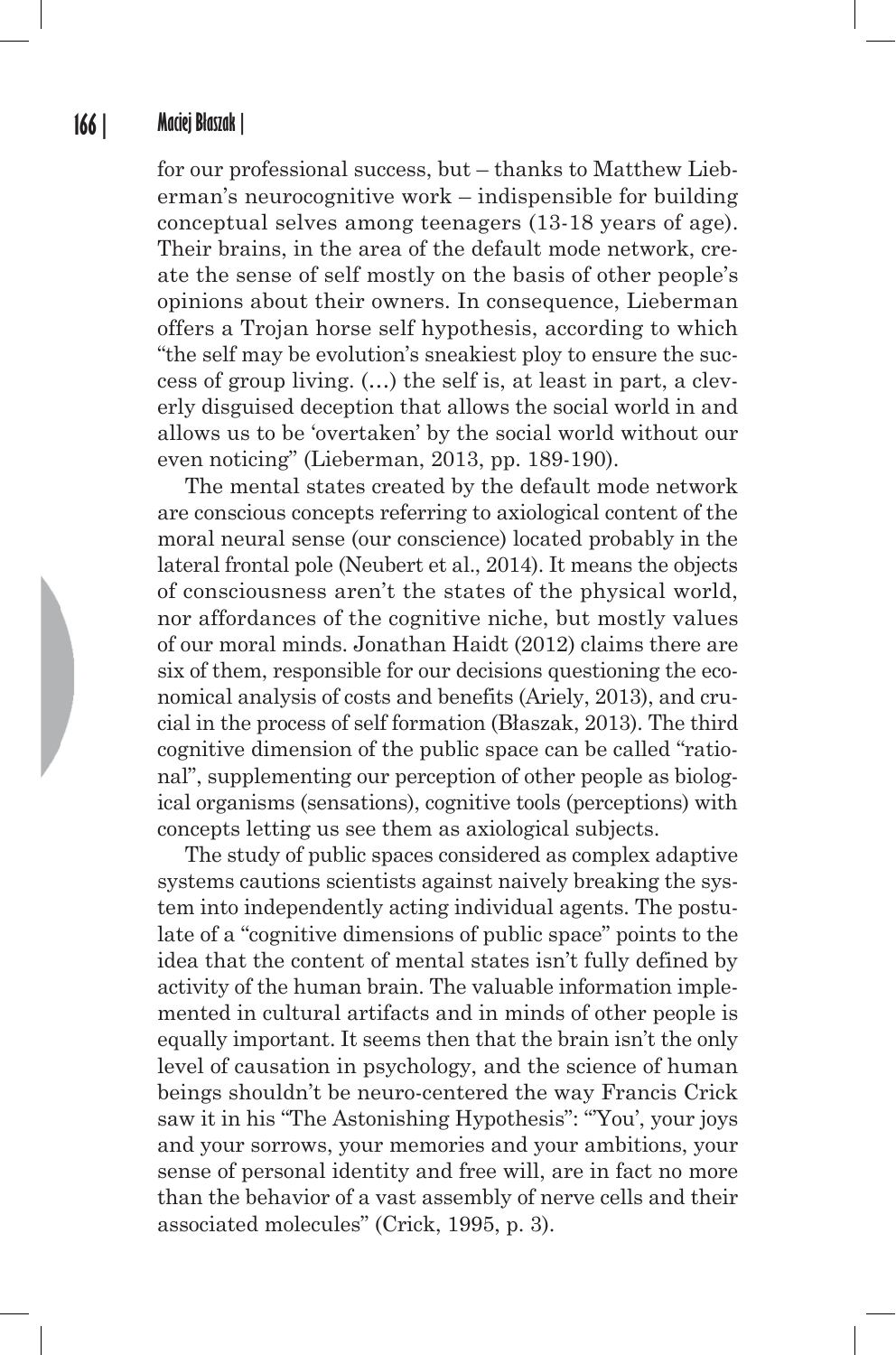|                 | Public space                                                             |                                                                                     |                                                                                |
|-----------------|--------------------------------------------------------------------------|-------------------------------------------------------------------------------------|--------------------------------------------------------------------------------|
| <b>Size</b>     | Intimate<br>networks                                                     | Effective<br>networks                                                               | Extended<br>networks                                                           |
| <b>Behavior</b> | Experiential                                                             | Functional                                                                          | Rational                                                                       |
| Mind            | Sensations $(p(i))$<br>The sentient self<br>("I feel therefore<br>I am") | Perceptions<br>(p(i h))<br>The epistemic<br>self<br>("I think there-<br>fore I am") | Concepts $(p(h))$<br>The reflective<br>self<br>("I imagine<br>therefore I am") |
| <b>Brain</b>    | The salience<br>network                                                  | The central<br>executive net-<br>work                                               | The default<br>mode network                                                    |

Fig. 4 Three cognitive dimensions of public space

### **References**

- Ariely, D. (2013). *The (Honest) Truth About Dishonesty*. London: Harper Collins.
- Bennett, Ch. (1990). How to define complexity in physics, and why. In: W. Zurek (Ed.), *Complexity, Entropy and the Physics of Information*. SFI Studies in the Sciences of Complexity, VIII. Boston, MA: Addison-Wesley.
- Błaszak, M. (2013). *Ekotypy poznawcze człowieka* [*Cognitive ecotypes of human beings*]. Poznań: Bogucki Wydawnictwo Naukowe.
- Bressler, S. L., Menon, V. (2010). Large-scale brain networks in cognition: emerging methods and principles. *Trends in cognitive sciences*, 14(6), 277-290.
- Clark, A. (2016). *Surfing Uncertainty*. Oxford: Oxford University Press
- Corballis, M. (2015). *The Wandering Mind. What the Brain Does When You're Not Looking*. Chicago: The University of Chicago Press.
- Craig A. D. (2015). *How do you feel? An Interoceptive moment with your neurobiological self*. New Jersey: Princeton University Press.
- Crawford, M. (2015). *The World Beyond Your Head. How to Flourish in an Age of Distraction*. London: Viking.
- Crick, F. (1995). *The Astonishing Hypothesis. The Scientific Search for the Soul.* New York: Touchstone.
- Dennett, D. (2017). *From Bacteria to Bach and Back. The Evolution of Minds*. New York: W. W. Norton & Co.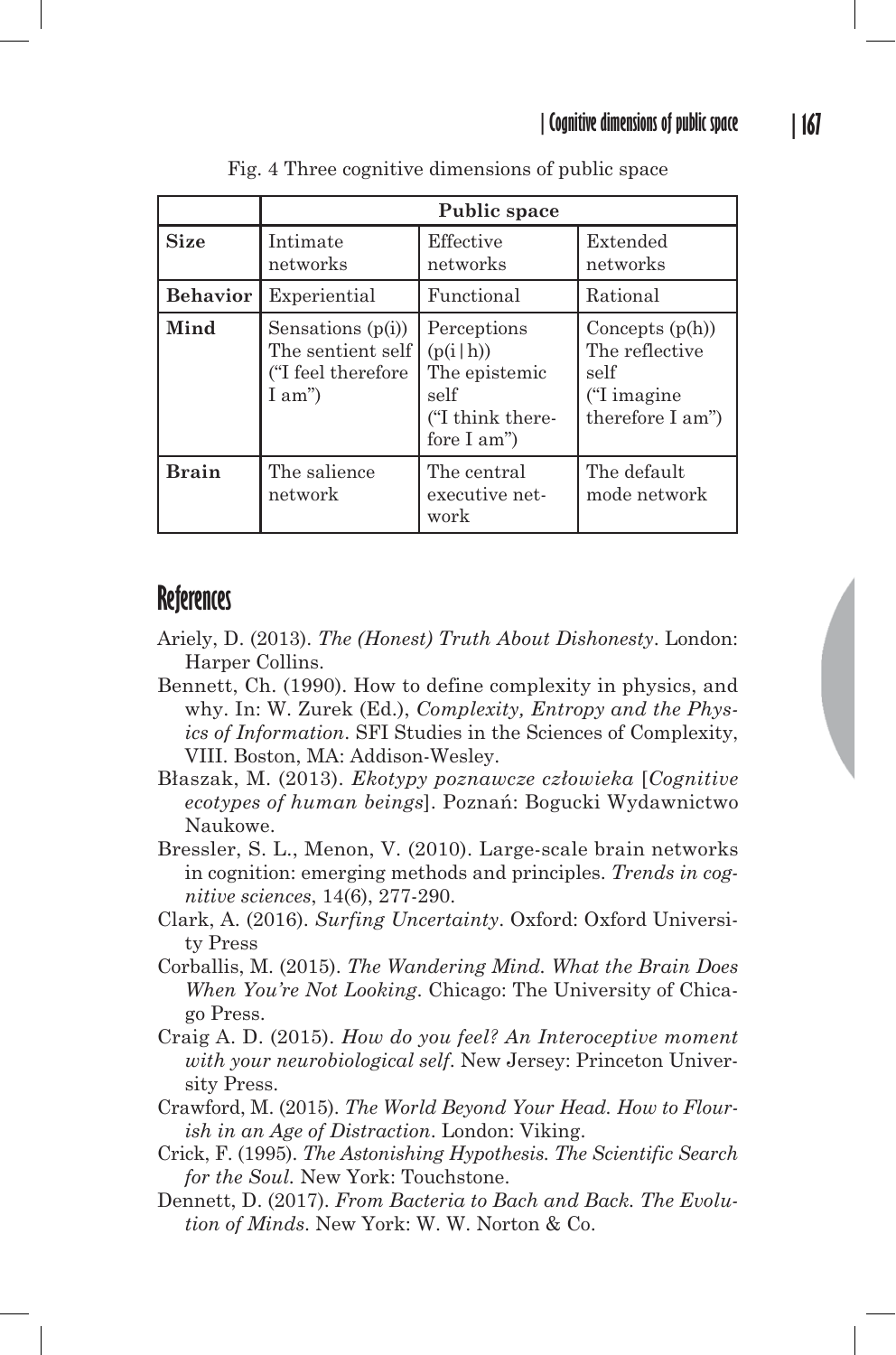- Flynn, J. (2016). *Does Your Family Make You Smarter? Nature, Nurture and Human Autonomy*. Cambridge: Cambridge University Press.
- Frisby, J., Stone, J. V. (2010). *Seeing. The Computational Approach to Biological Vision*. Cambridge, MA: The MIT Press.
- Gazzaley, A., Rosen, L. (2016). *The Distracted Mind. Ancient Brains in a High-Tech World*. Cambridge, MA: The MIT Press.
- Gibson, J. J. (1979). *The ecological approach to visual perception*. Boston: Houghton Mifflin.
- Gluckman, P., Hanson, M. (2006). *Mismatch. The Lifestyle Diseases Timebomb*. Oxford: Oxford University Press.
- Goldberg, E. (2010). *The New Executive Brain. Frontal Lobes in a Complex World*. New York: Oxford University Press.
- Granovetter, M. (1974). *Getting a Job: A Study of Contacts and Careers*. Cambridge, MA: Harvard University Press.
- Gregory, R. (2009). *Seeing Through Illusions*. Oxford: Oxford University Press.
- Haidt, J. (2012). *The Righteous Mind*. London: Allen Lane.
- Hallowell, E. (2005). *Overloaded Circuits: Why Smart People Underperform*, "Harvard Business Review", January.
- Hohwy, J. (2013). *The Predictive Mind*. Oxford: Oxford University Press.
- Hurley, S. (2001). Perception and action: Alternative views. *Synthese*, 129(1), 3-40.
- Koutstaal, W., Binks, J. (2015). *Innovating Minds*. New York: Oxford University Press.
- Laland, K. (2017). *Darwin's Unfinished Symphony. How Culture Made the Human Mind*. New Jersey: Princeton University Press.
- Levitin, D. (2015). *The Organized Mind: Thinking Straight in the Age of Information Overload*. London: Penguin.
- Libet, B. (2005). *Mind Time*. Cambridge, MA: Harvard University Press.
- Lieberman, M. (2013). *Social. Why Our Brains Are Wired to Connect*. Oxford: Oxford University Press.
- Lotto, B. (2017). *Deviate. The Science of Seeing Differently*. London: Weidenfeld & Nicolson.
- Marr, D. (1982). *Vision*. New York: W. H. Freeman.
- Massey, D. (2005). *Strangers in a Strange Land*. New York: W. W. Norton & Co.
- Milardo, R. M. (1992). Comparative methods for delineating social networks. *Journal of social and personal relationships*, 9(3), 447-461.
- Miller, J., Page, S. (2007). *Complex Adaptive Systems. An Introduction to Computational Models of Social Life*. New Jersey: Princeton University Press.